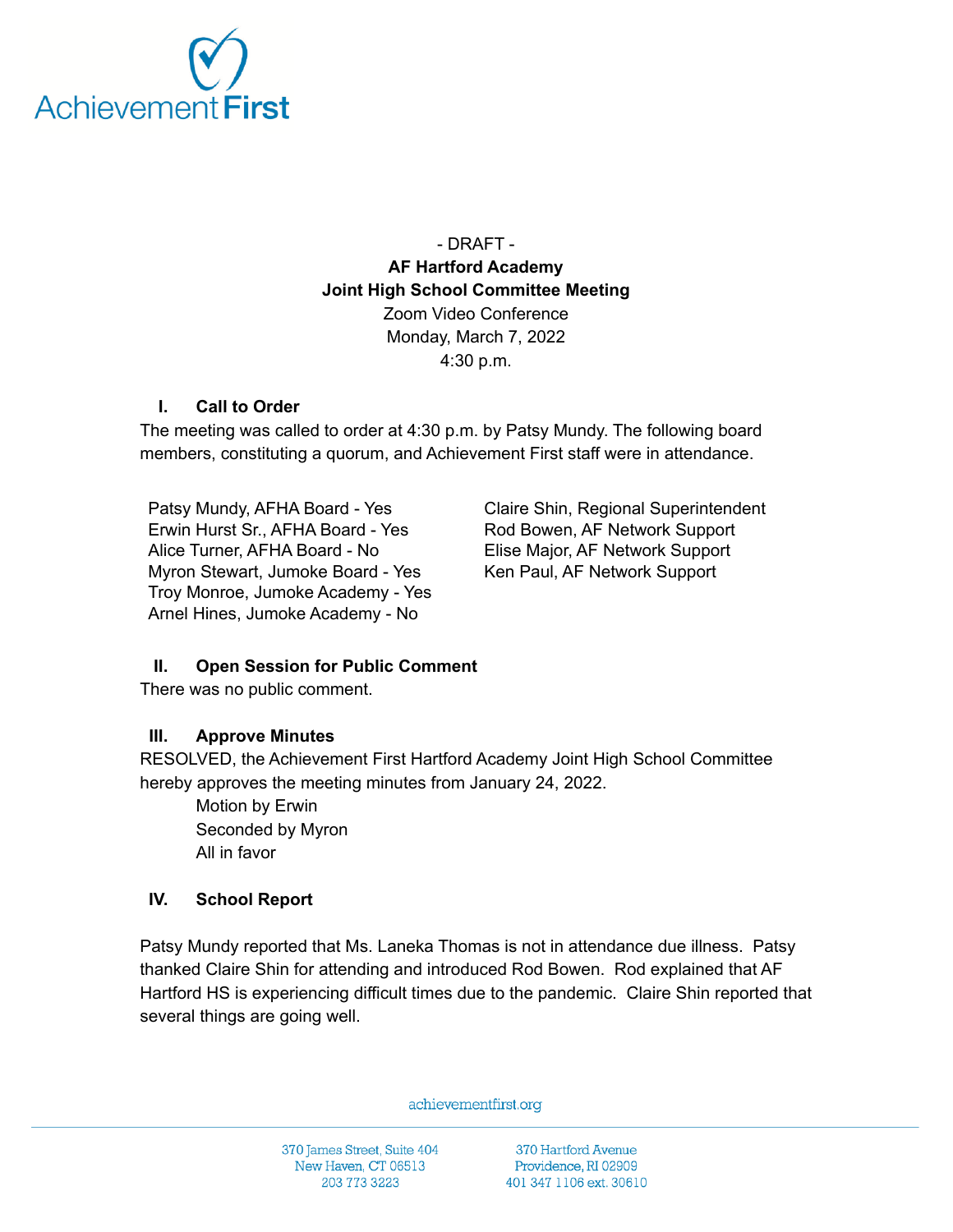

Regular classroom observations are ongoing and providing feedback The challenge is holding people accountable, but overall things are going well. Student attendance is close to goal at 88%. Key challenges are staffing shortages. Lost a 10th grade literature teacher filled in by Claire and a dean. A number of positions are open. The Intent to return survey to date has indicated a low return rate. Student discipline issues were described as well. The team is trying to respond as best as possible. Erwin Hurst asked about the low response rate in staff returning. Claire described a plan to encourage staff to return and to begin interviewing new candidates. Rod added that the supports are being boosted in order to address some concerns about those considering departing. Myron Stewart asked what is a typical return rate? Claire answered that it varies from school to school. 70% and below. The great resignation is affecting AF, Hartford at the highest level across AF. Now 40% are committed to returning. A suggestion was made to attend college recruiting fairs. Troy asked where those departing are going. Rod reported that many are leaving the field altogether or going into other roles in education, but not leaving for another school or graduate school.

Patsy asked in terms of a pipeline, can AF assist with certification to increase opportunities? Part of the challenge, Rod reports, is getting people to come to Hartford. A discussion about the challenge of attracting young people to Hartford that would create a viable pool. Rod mentioned AF's relationship with Relay to support pathway to certification. Ken Paul mentioned that the TIR program has helped with this issue and the challenges of certification in CT. That is changing now due to more stringent requirements by the state.

Patsy asked about salary considerations as a retention incentive. Rod reported on the 4% increase for all teachers. No other plan is known at this time, but some additional incentives are needed. Shorter school day is something that is a variable that might be another incentive. Could also draw some people to AF. Ken explained that many options are being considered. The cabinet and FSB have been working on this.

achievementfirst.org

370 James Street, Suite 404 New Haven, CT 06513 203 773 3223

370 Hartford Avenue Providence, RI 02909 401 347 1106 ext. 30610